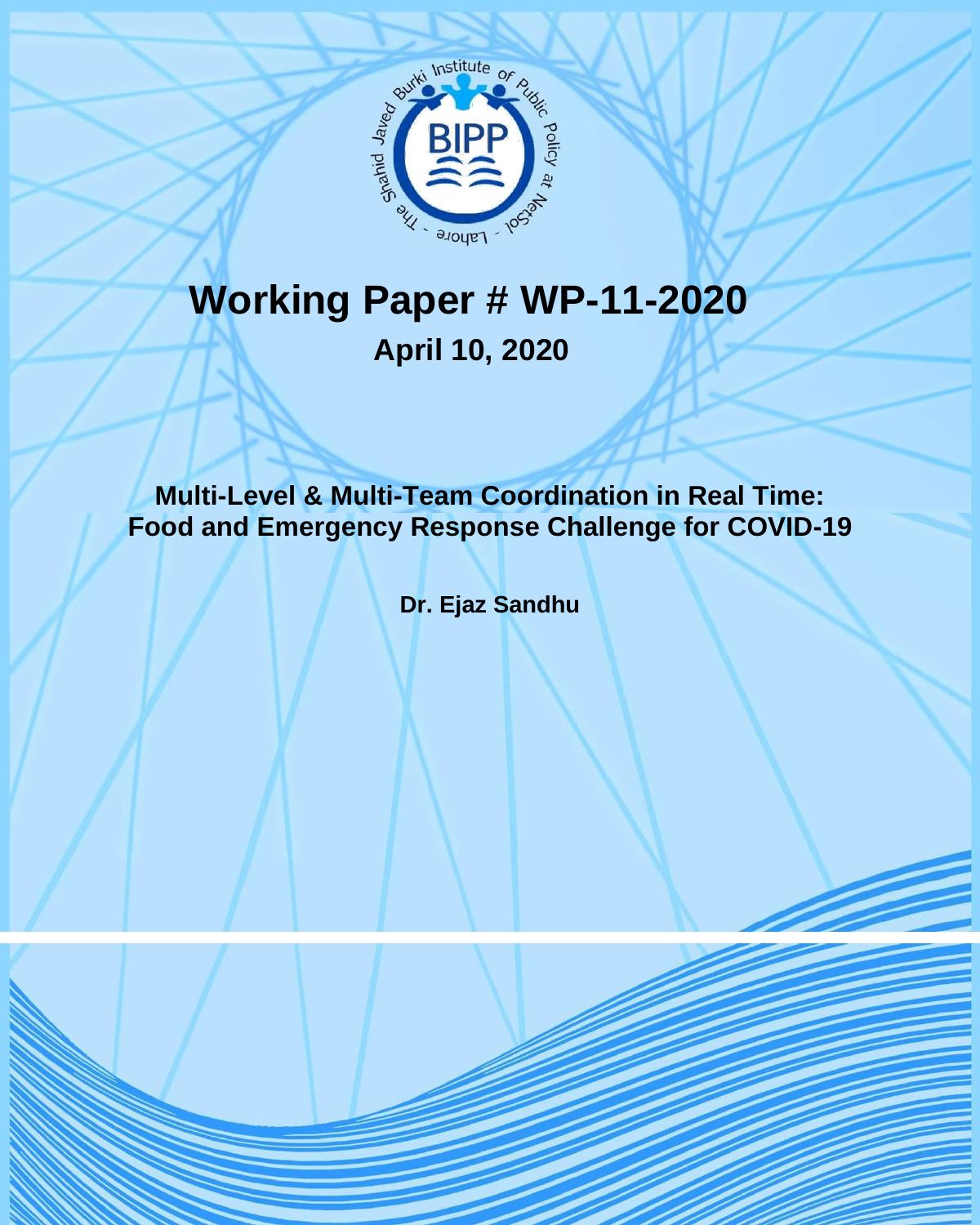# **Multi-Level & Multi-Team Coordination in Real Time: Food and Emergency Response Challenge for COVID-19**

## **By Dr. Ejaz Sandhu**

#### **1. Introduction**

The environment in which we as human being interact is becoming increasingly complex, therefore the efforts and the amount of information needed for a good decision making process has increased many folds. The issues have critical importance for all service providers, especially those working in emergency services, security and defense. Use of computers and automated equipment has helped in resolving these issues, but as we move towards still higher complexity the options available to the agents in such a complex environment and the outcome of these actions are becoming infinite.

The Government of Pakistan has announced that a large number of volunteer force namely "Tiger Force" shall be deployed to help in providing food at the doorstep of the needy population, but ground experience has shown that requirement assessment and coordination between multi-terms shall be the largest challenge facing these efforts. The proposed solution is designed to answer the above challenge.

The proposed solution is based on the finding of research in high performance teams taking into consideration group interaction, as centerpiece of group activity for achieving higher degree of performance. It is deliberated that Mental model plays a fundamental role in developing team cognition. The Team cognition includes mental process and experience of knowing e.g. perceiving, recognizing, conceiving, and reasoning (i-e view of reality of a team).

The members of a team can only work as a team if they have similar mental models. The team members which may be humans or AI agents (software, robots) are integrated in the team according to their role outlined in the mental model. Whereas the role played by each team member is dependent on the level of consciousness of that team member.

*Philosophical grounds:* A paradigm shift in system designing perspective is needed to enable high level of Human-to-Human Team coordination. Contemporary efforts to develop high coordination in teams are not being successful because team coordination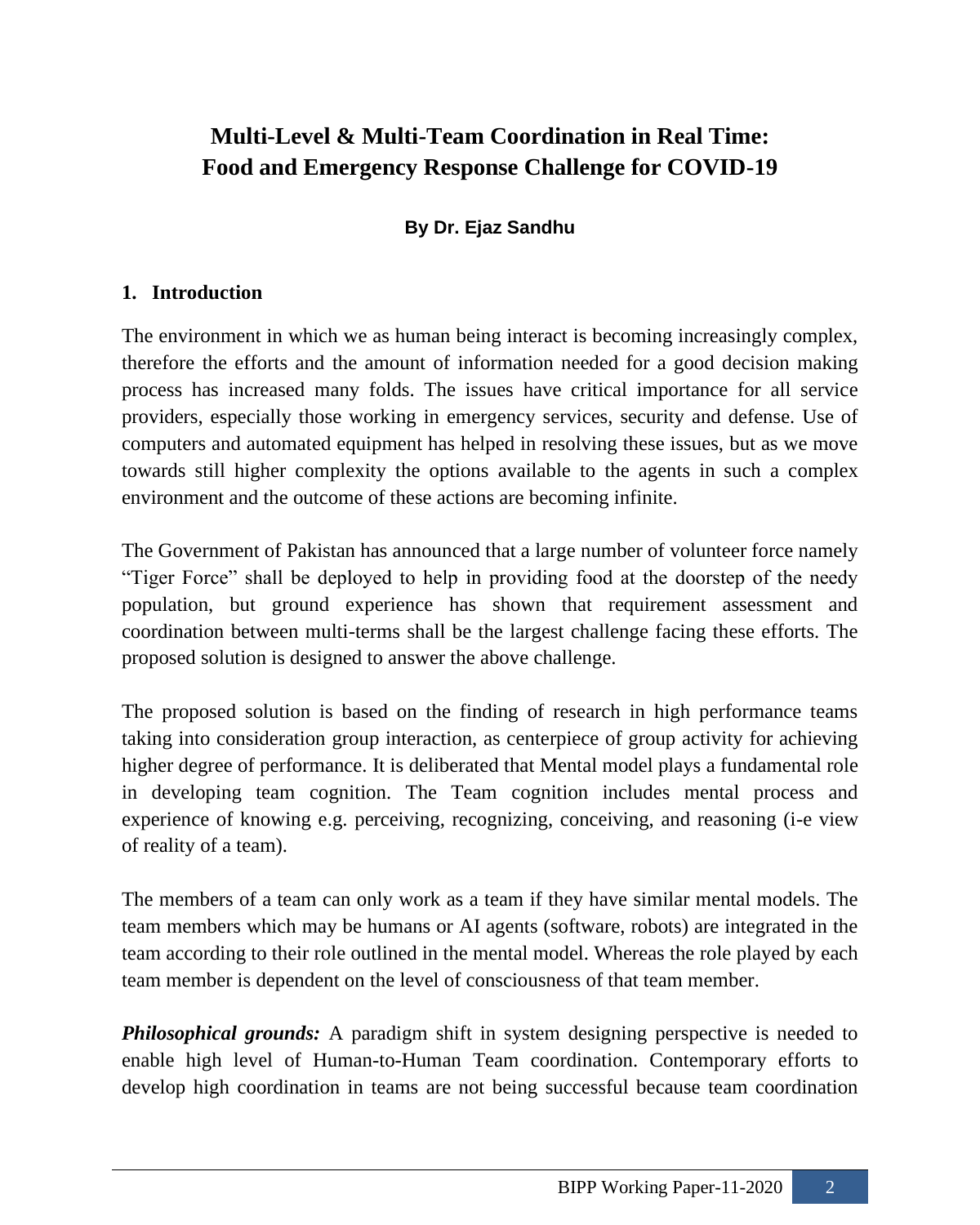schemata is developed without identifying a common axis on which the team members/agents can be aligned and later on synchronized.

The proposed system rests on some basics which are outlined as under.

- 1. A pragmatic team mental model is needed that shall enable humans and artificial agents (computer, software, robot) to work in a synchronized holistic system.
- 2. The hybrid teams developed must have a common axis on which the agents can be aligned and later on synchronized.
- 3. The consciousness level of an agent (human or a machine) determines the role that an agent can play in a team.

Presently computers cannot perform activities requiring high level consciousness as these systems presently lack higher consciousness that is found in human agents. The computer controlled systems would need to develop artificial consciousness before they are able to be integrated on higher level in such hybrid teams.

#### **2. Cognitive Framework (Mental Model)**

Mental model refers to a person's mental representation of a system and how it works (Johnson- Laird, 1983; Rouse and Morris, 1986). This definition takes into account (1) the variables included in the system, (2) the properties and states of those variables, and (3) the causal or other relationships among those variables. These mental models have so far been limited to shared mental models, situation mental models, transitive memory system, task mental models etc.

Shared mental models extend the notion of individual mental models to a team context. A shared mental model explains a coordinated behavior that produces a mutual shared awareness, with which team members can reason not only about their own role with regard to situation, but also the status and activities of the other team members in the pursuit of the joint goals (Cannon-Bowers et al., 1990; Rentsch and Hall 1994 and Porter et al., 2003). Shared mental models also explain dynamic adjustment of team members while anticipating the need and the task of the team member.

Based on the study of literature, in the domains of cybernetics, team management, team coordination, knowledge based management of teams, and more specifically group cognition. A new mental schema, Cog-synergy fig-1 is presented, with the purpose to enhance group's accurate understanding of the mental models of other members.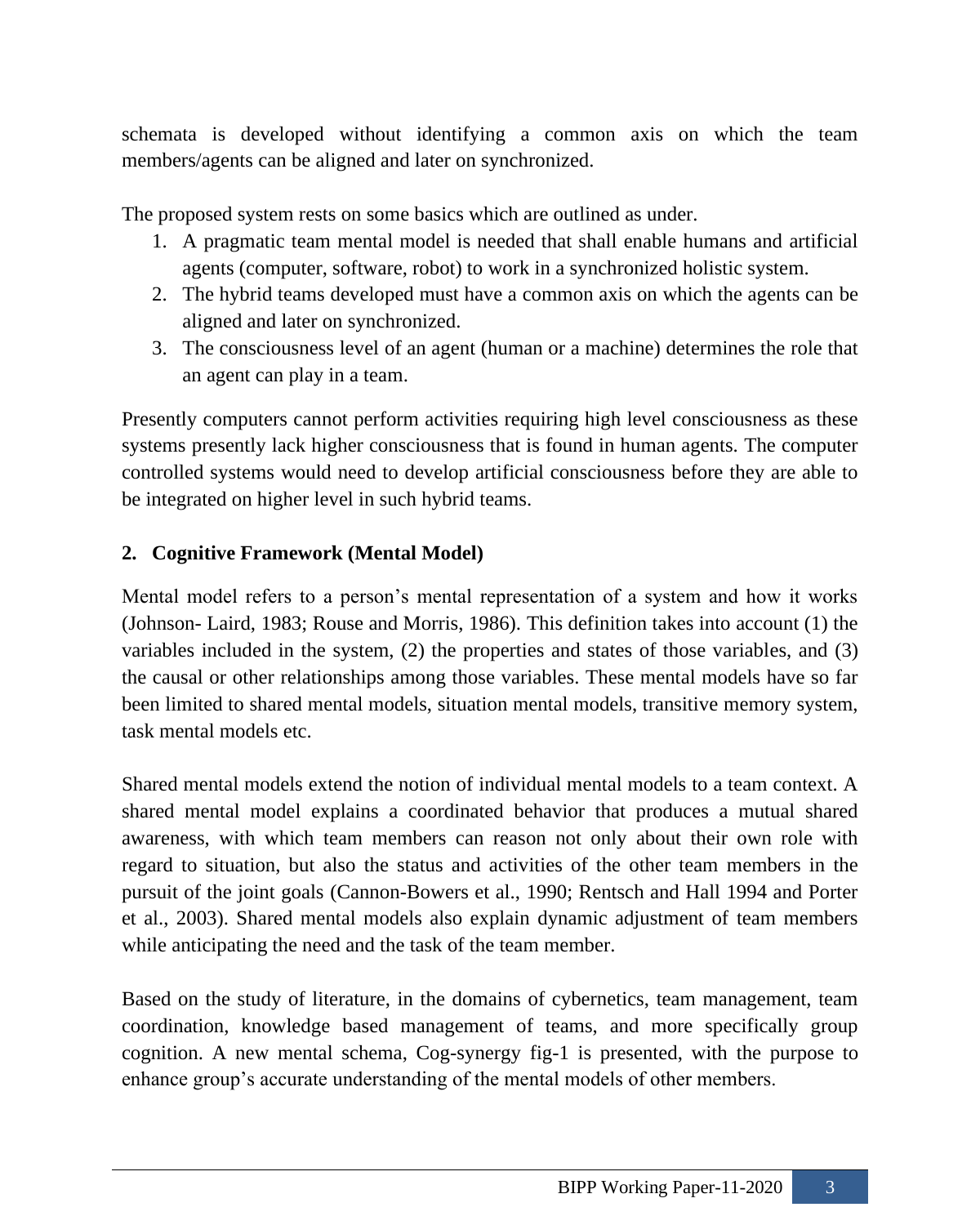

It is argued that any task no matter how big or small in dimensions can be viewed as an overlap of three cognitive levels, which are spatial, social and strategic levels. The strategic level contains the vision and purpose for which a certain task has been undertaken; this strategic vision should be aligned with the overall, vision of the system. The second layer is the social layer, this determine the social laws that are governing the system. These laws may consist of a contract between an employee and an employer, rules of business (business model), constitution of a country, rules of international trade, family values or even a religious dogma. Therefore all interaction that is taking place in a system follow these laws, however the governing laws may be formal or informal is another issue. The spatial layer in the model is where all observable action is taking place, agent's behavior and interaction with other agents in the system and the environment takes place in this layer. The layer contains all tangible measures like length, breath, height, mass, time, temperature, force, financial units etc.

The model proposed in recursive in nature, applying that same mental model is applicable on a single agent as well as a group of agents interacting with one another and even between large groups interacting within one another.

#### **3. Developing Human-Machine Teams**

The Human-Machine teams can be developed using Cog-synergy model as a reference. The role played by each team member shall depend on the cognitive capacity of the agent. Table (1) gives a summary of the typical roles that human and AI agents can perform in a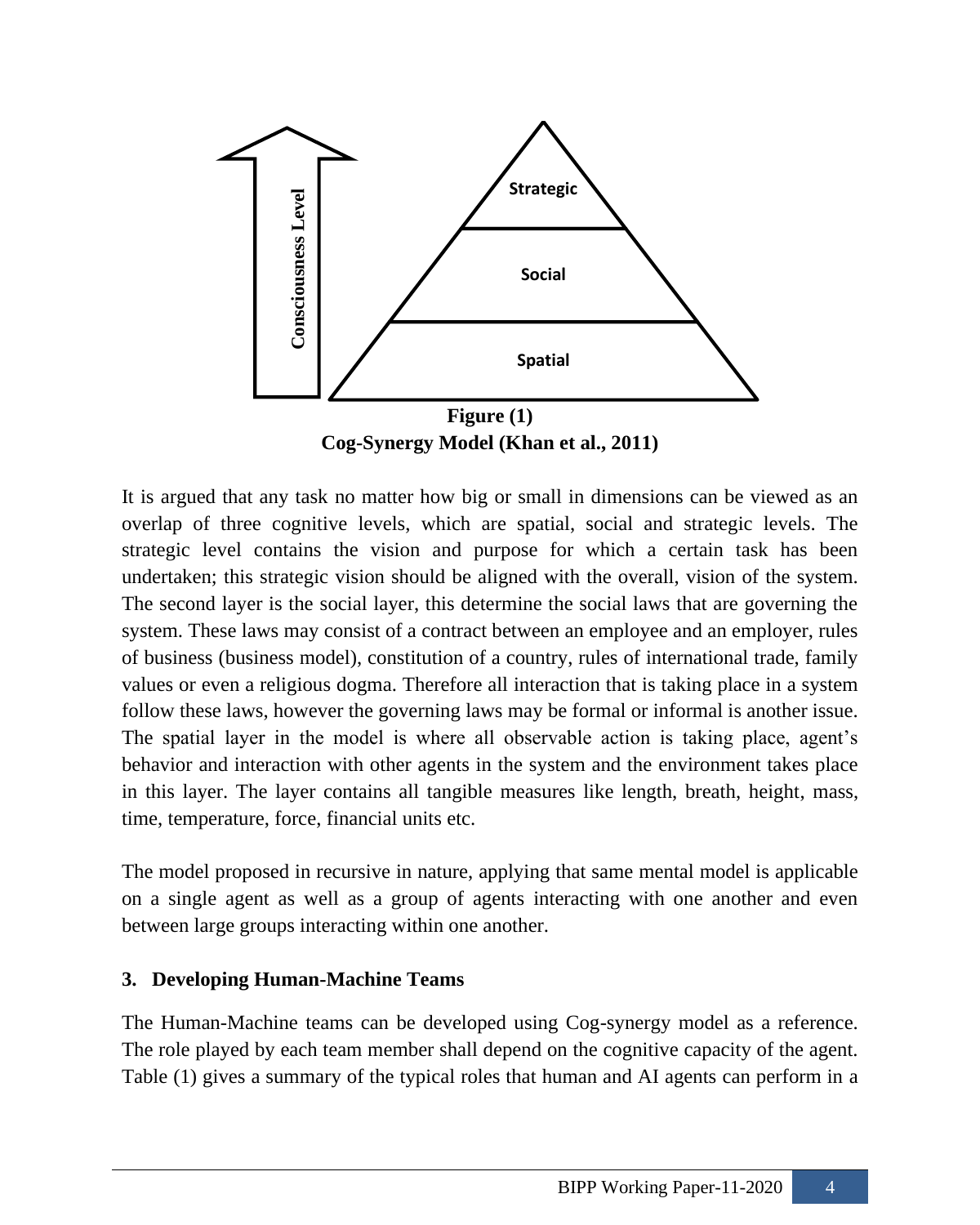hybrid team. It would be noted that AI agents have not been given independent or a leading role in any of the layers, which is because the present AI developments are not mature enough for such roles. However autonomous role with a limited scope can be given to AI agents in spatial layer.

| <b>Coordination</b><br><b>levels</b> | Role played by human agents                                                                                                                                                                                     | Role played by ICT and AI agents                                                                                                                                                                                                                                  |
|--------------------------------------|-----------------------------------------------------------------------------------------------------------------------------------------------------------------------------------------------------------------|-------------------------------------------------------------------------------------------------------------------------------------------------------------------------------------------------------------------------------------------------------------------|
| <b>Strategic</b><br><b>Level</b>     | Determine the vision and<br>mission<br>Determine the goals for the<br>system<br>Modify strategic directions<br>as needed                                                                                        | Provide output to Human<br>agents based on<br>1. Advance data analysis<br>2. Scenario planning<br>using<br>game theory etc.                                                                                                                                       |
| <b>Social Level</b>                  | Determine action required<br>$\bullet$<br>following<br>based on the<br>information<br>1. Input by AI and other<br>agents from Social<br>and<br>Spatial layer<br>2. Goals provided by Strategic<br>layer players | Provide output to Human<br>agents based on<br>Software that may do human<br>1.<br>agent profiling<br>Group/<br>Community<br>2.<br>profiling<br>3. Law expert systems                                                                                              |
| <b>Spatial Level</b>                 | Determine action required<br>based on the following<br>information<br>Input by AI and other<br>1.<br>agents from Social<br>and<br>Spatial layer<br>2. Goals provided by Strategic<br>layer players              | Perform robotic actions as<br>$\bullet$<br>directed by human agents<br>Provide output to Human<br>$\bullet$<br>agents based on<br>1. ERP systems<br>GIS Guiding / Monitoring<br>2.<br>systems<br>3. GPRS enabled systems<br>4. Data analysis<br>5. Data warehouse |

**Table (1) Roles played by agents in a Human-Machine Team**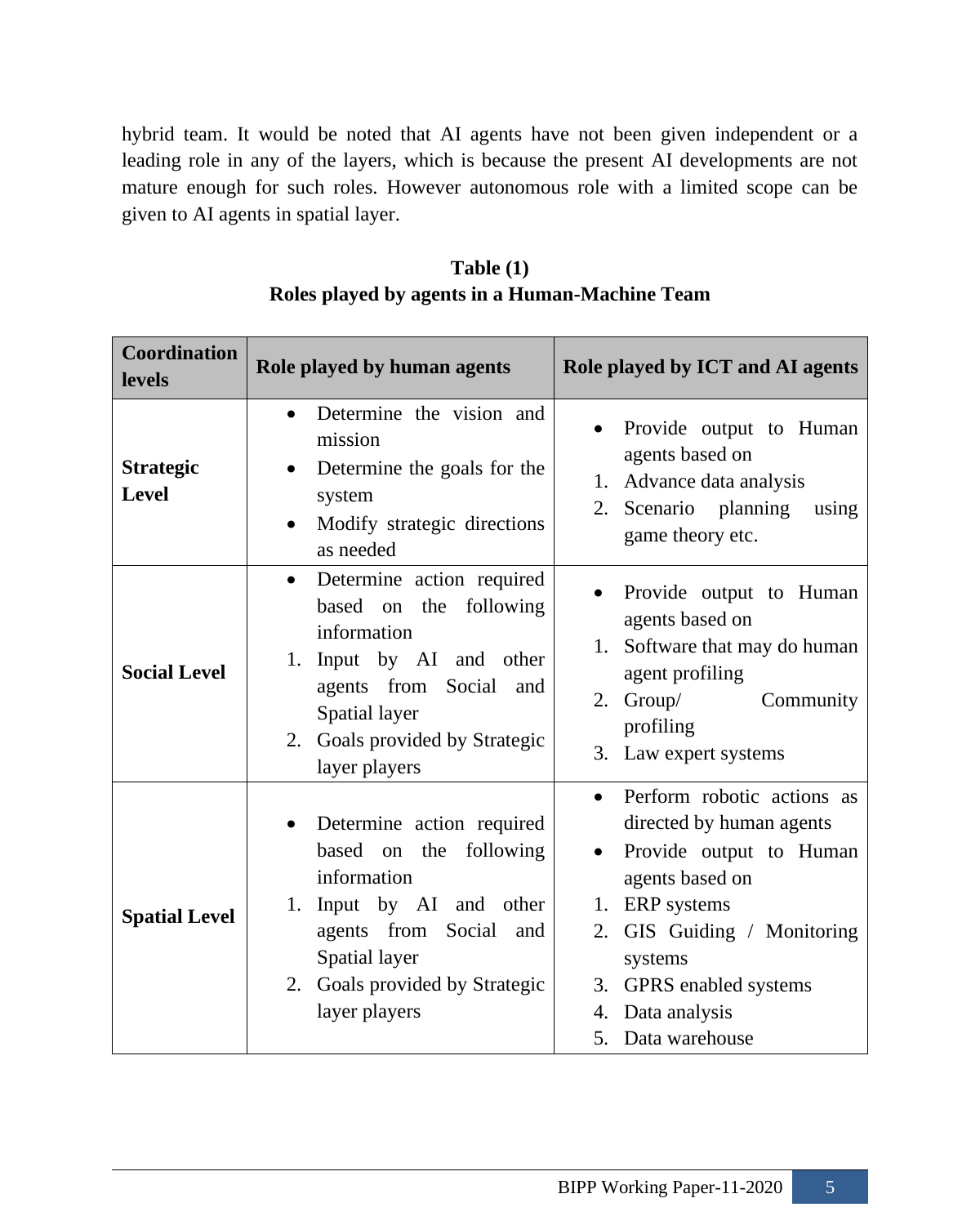The roles of the player presented in table (1) are generic in description and the actual roles that a task or a project shall be utilizing will depend on the nature of the task. Higher level roles for AI agents in their present stage of evolution would be too early.

### **4. Discussion**

The mental model presents a generic description for a system that is using ICT for team coordination. Specific systems that may be developed to provide security or other emergency services would have to be designed to meet specific system needs. However the guiding rules for developing such a system shall remain the same.

*Scalability:* The system proposed in designed on self-controlling teams, therefore the system can be expanded or deduced to optimum performance as needed.

*Easy recruitment and training:* The training of the team members would depend on the specific system designed, but other than that no additional training would be needed by human agents to integrate them in the team.

*Cost-effective:* The cost effectiveness of the system shall differ according to the specifics of the system that is build.

*No-new technology to invent:* The system is designed in the view of present technological advancements. The foundation of the system is developed on intranet/ internet depending on the requirements, the number of servers and client used would also depend on the scope of the system.

*Repeatable:* The system design principles can be used in similar projects.

*Originality:* The team mental models developed earlier could only work at a single layer level, therefore the previous mental models were useful in situations with limited scope, but as the environment is becoming more complex, the mental models required to synchronize teams need to evolve to a higher level. These new mental models need to ensure that the teams are synchronized on all levels. The mental model presented here is the first of its type, which develops synchronization in team cognition in spatial, social and strategic layers.

#### **5. Use Case**

Recent challenge that Pakistan is facing in the form of Covid-19 and the most difficult task is to provide food and emergency response to the large section of poor population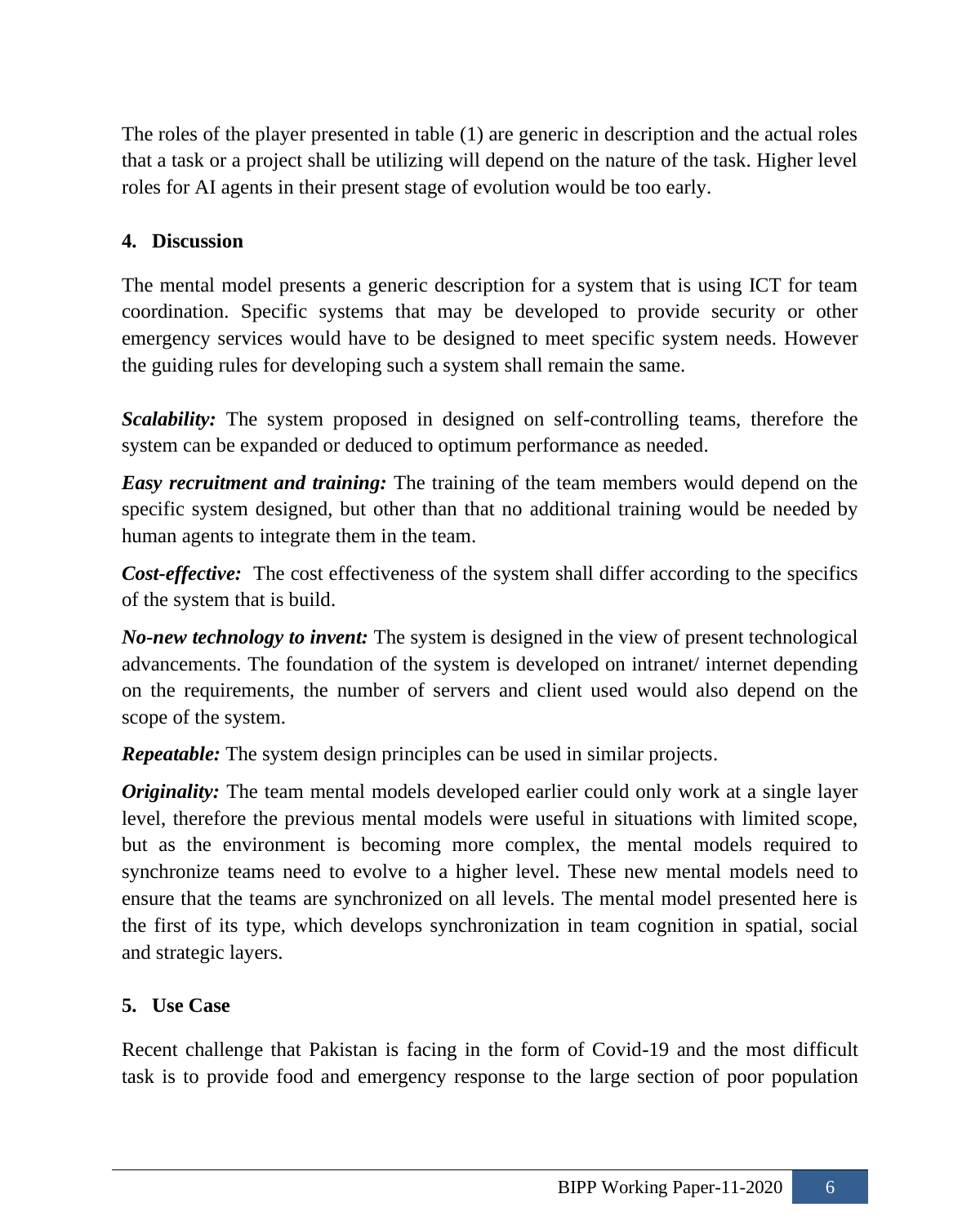living in congested space and larger cities. In addition to this, there will be real danger of riots taking place in the areas where volunteer force would be working on ground. Such fast and dynamic situations demand that public service organizations should be ready for a quick, timely and synchronized response. The large number of population involved in such cases makes it very difficult for organizations to evaluate situation and respond appropriately. Technology can provide very effective solutions in this situation, the usecase discussed in this section employs Cog-synergy mental model to synchronize emergency relief efforts in a hypothetical scenario.

*Scenario:* Let us suppose that a large part of population needs to be provided food due to implementation of lockdown requirements, while there are some places where medical care needs to be provided at the same time. There can also be limited riot incidents developing in the city displacing population and destroying major part of the roads and other infrastructure. A situation like this would be a nightmare for any emergency service provider.

*Strategic objectives:* There is an immediate need to provide food and relief to emergency situation. This demands that a system may be developed to provide immediate relief to the community in a coordinated manner. It should also be noted that there would be a number of organizations Government, local CBO and international aid that could be working in the region.

*Team Coordination Framework:* The conceptual diagram of the Public & Community Coordination (PCC) Management System is given in fig (2), while the user interface for the system is given in fig (3). The system is developed using the Cog-synergy framework. According to this frame work the emergency response tasks are viewed in three layers, namely the spatial, social / relational and the strategic layers.

The overall planning is handled at the strategic layer; the agents taking part at this level can interact with one another and develop short term/ long-term policies. The ICT/ AI agents that can help humans at this level can be visualized with the help of table (1).

The second layer is the social-layer that would actually organize the planning done in the upper layer. The social-layer coordinates all the rules of actions required for the agents to perform the tasks planned. If rules of engagements between agents or teams does not exist or are insufficient, then these rules must be developed first before getting into any activity.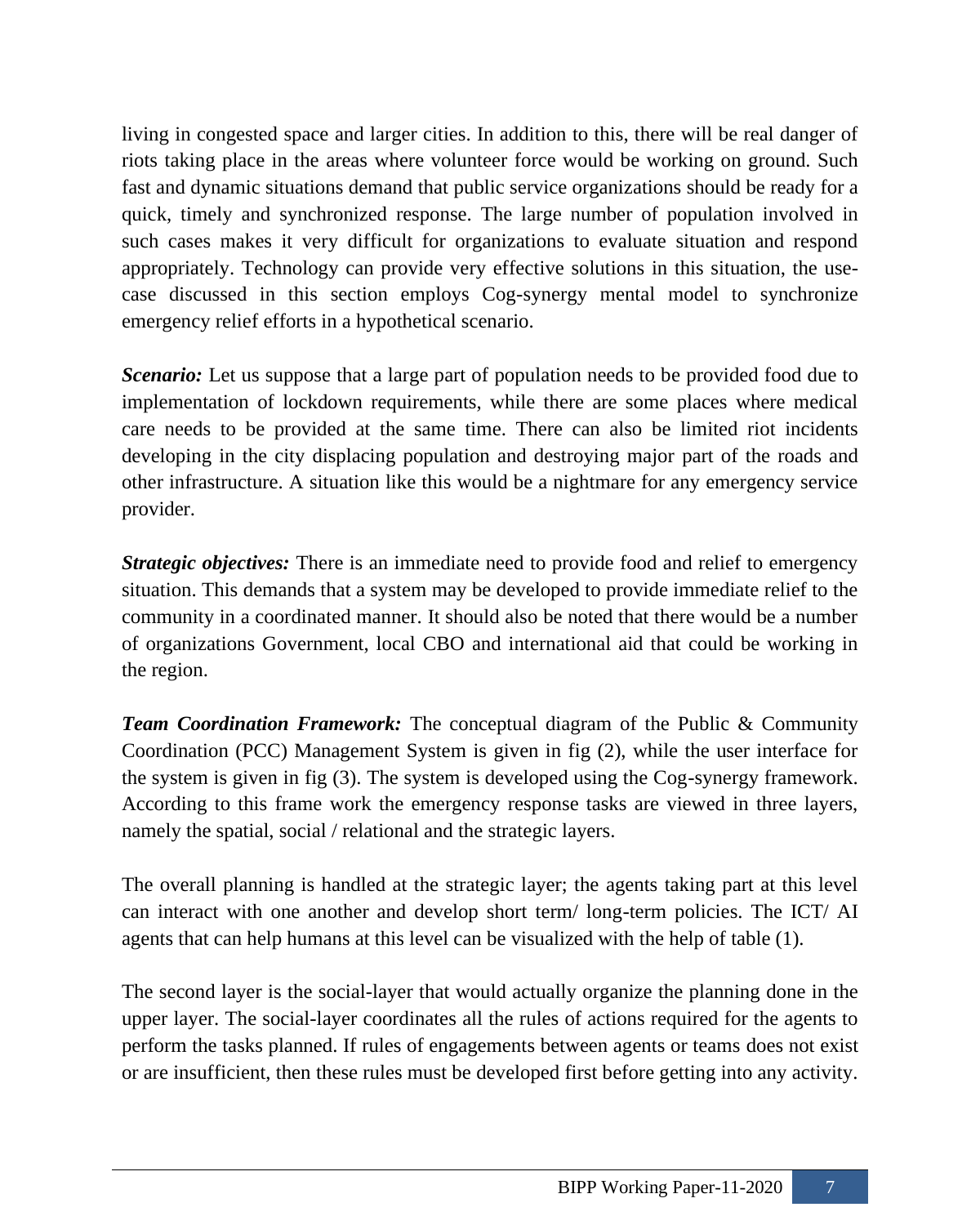This layer would contain all international, Local, even social norms linked to a region in which the task is being performed. The role of the AI agents at this level would again be in accordance to their abilities given in table (1).

The third layer namely the spatial-layer is where all observable action will be taking place. Major part of data collection and actions performed by human and machine agents will be in this layer. The most active component of this layer is "Basic Knowledge Unit" (BKU) established at the "Field camp level" meaning that each camp established by the authorities must have a "Basic Knowledge Unit" established as an integrated part of the field camp.

Basic Knowledge Unit shall act as the hub of all field activity in a certain geographical region. All information regarding the needs of the regional population shall be maintained at the BKU. Similarly coordination of activities regarding demands and supply shall be coordinated by BKU. Each BKU shall be registering a number of individual volunteers; these volunteers shall gather and provide the unit with information from the field. The Government facilitation at this level can be provided by the "Tiger force" Community Development Workers of Health, Education or Public Health Engineering Departments of the Government. Regional strategies for rehabilitation of the population will be developed by social workers at BKU level.

The working of each BKU is supported by NGO's and district management at the next higher level. The organizations working at this level can coordinate on vertical level with other such organizations working in the region or on vertical level, where they can reach BKU on lower level or Govt, Disaster Management Cell or International donors on the higher level.

The highest level of the management system shall be dealing with development of strategic directions for handling the catastrophe and coordination efforts at the country level. Strategies developed at this level shall be implemented with the help of NGO's on the lower level.

The Management system developed will be Internet based and available to all registered users with some controlled access areas. The program will provide vertical as well as horizontal knowledge integration with transparency throughout the chain from the community development workers in the field to the highest level of the Management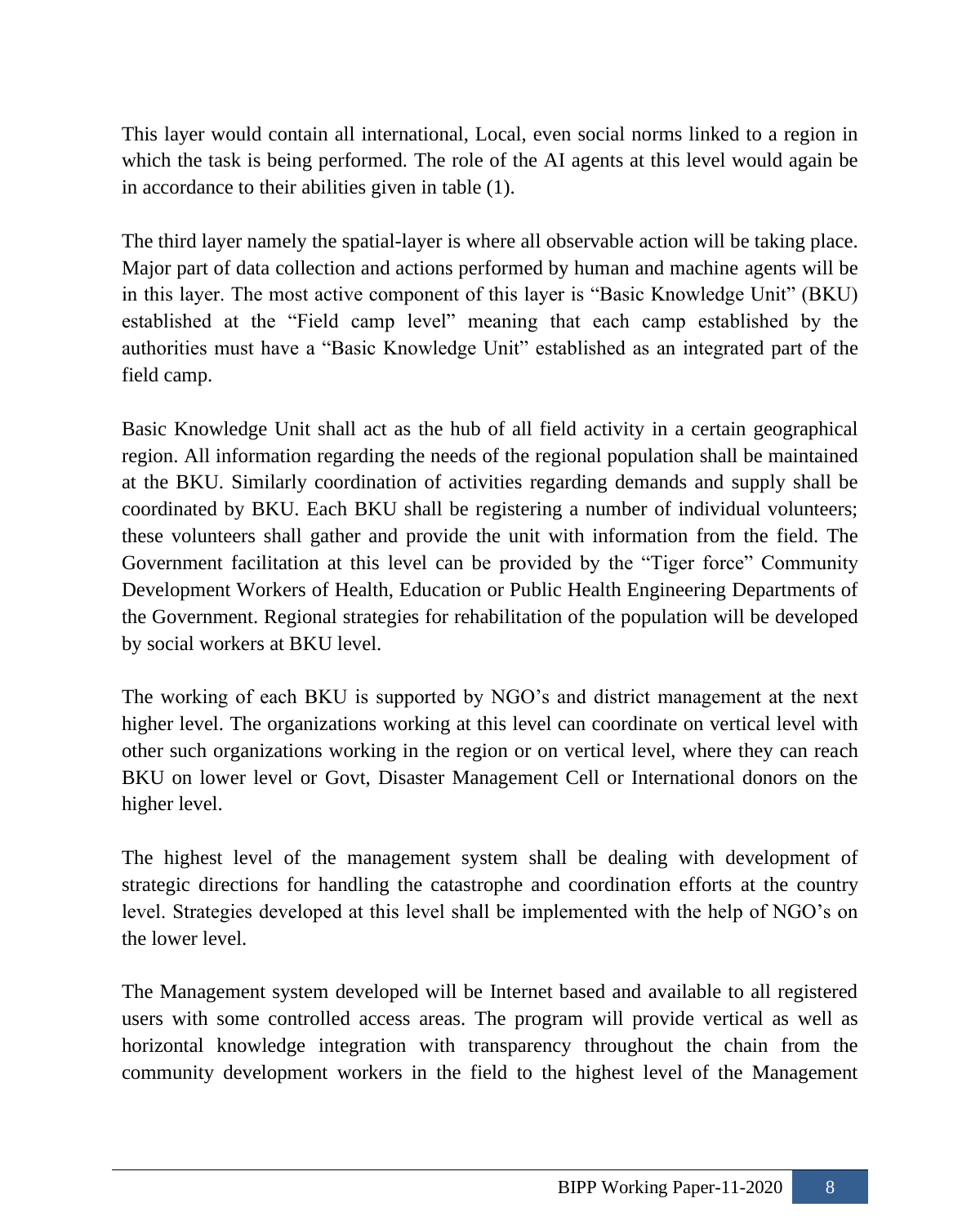System. The system will be able to allocate tasks to all volunteers according to their constraints, so that the volunteers have to go through minimum of disturbance.

*Technology requirements:* The system is developed on internet technology to link maximum number of agents. The spatial-layer should be on wireless connectivity as this layer has to provide connectivity in the field. The wireless connectivity can be established in the remote area to connect agents through handheld devices etc. The social-layers and strategic-layers can be connected with high speed channels over optic fiber or other media. The strategic and social-layer does require higher connectivity and processing speeds due to the higher volume of information that these layers would have to process.



**Conceptual Diagram of Public & Community Coordination Management System**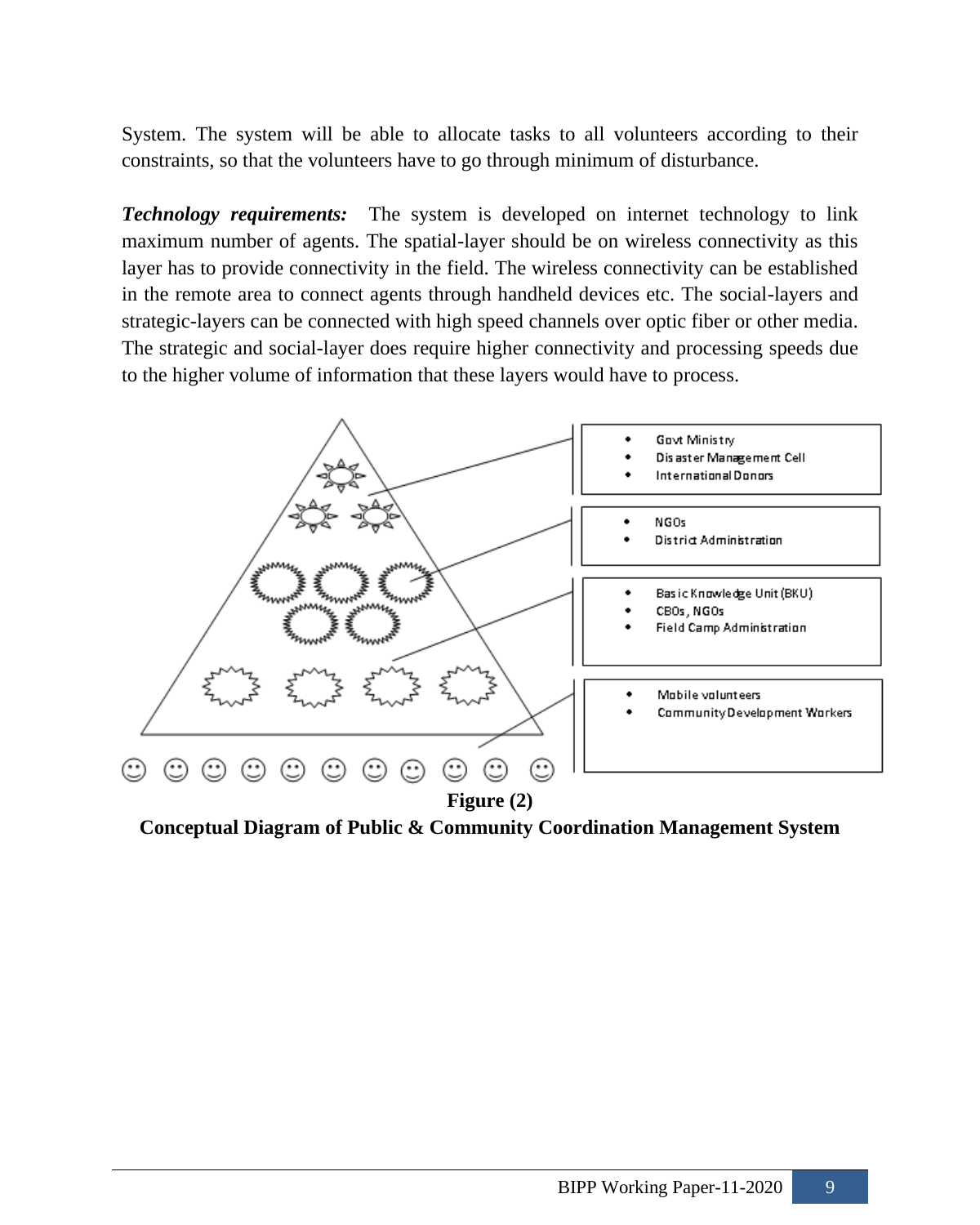

**Figure (3) Graphic User Interface for PCC Management System**